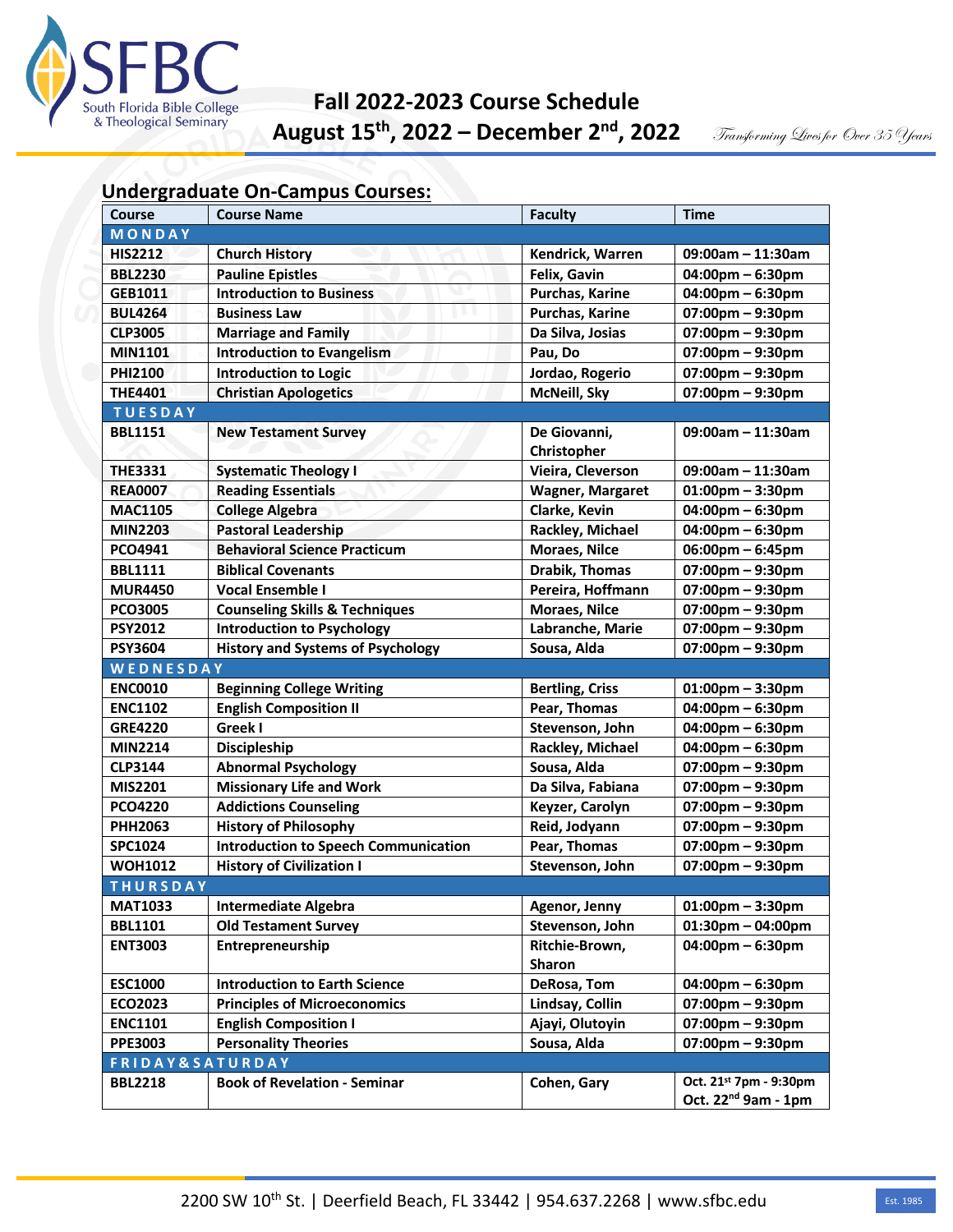

## **Graduate On-Campus Courses:**

| Course          | <b>Course Name</b>                             | Faculty               | <b>Time</b>                        |  |
|-----------------|------------------------------------------------|-----------------------|------------------------------------|--|
| MONDAY          |                                                |                       |                                    |  |
| <b>MIN5501</b>  | <b>Homiletics: Moves and Structures</b>        | <b>Emerson, Becky</b> | $1:00 \text{pm} - 3:30 \text{pm}$  |  |
| <b>NTS5507</b>  | Wealth and Poverty in the Bible                | Droll, Anna           | $04:00$ pm – 6:30pm                |  |
| <b>TUESDAY</b>  |                                                |                       |                                    |  |
| <b>MIN6680</b>  | <b>Ministry Practicum</b>                      | <b>Emerson, Becky</b> | $1:00 \text{pm} - 3:30 \text{pm}$  |  |
| <b>NTS5567</b>  | <b>Revelation</b>                              | Autero, Esa           | $04:00 \text{pm} - 6:30 \text{pm}$ |  |
| <b>MHS6802</b>  | <b>Christian Counseling Theories</b>           | Lundi, Daphney        | $07:00 \text{pm} - 9:30 \text{pm}$ |  |
| <b>THE6612</b>  | <b>Christian Ethics</b>                        | Chuchu, Wilson        | $07:00 \text{pm} - 9:30 \text{pm}$ |  |
| <b>THE6651</b>  | <b>Biblical Hermeneutics</b>                   | <b>Topf, Daniel</b>   | $07:00 \text{pm} - 9:30 \text{pm}$ |  |
| WEDNESDAY       |                                                |                       |                                    |  |
| <b>THE5561</b>  | <b>Systematic Theology I</b>                   | Herrera, Paloma       | $07:00 \text{pm} - 9:30 \text{pm}$ |  |
| <b>THURSDAY</b> |                                                |                       |                                    |  |
| <b>HIS5501</b>  | <b>Church History I</b>                        | Stevenson, John       | $04:00 \text{pm} - 6:30 \text{pm}$ |  |
| <b>MHS5441</b>  | <b>Marriage and Family Counseling Theories</b> | Lundi, Daphney        | $07:00 \text{pm} - 9:30 \text{pm}$ |  |
| <b>NTS5501</b>  | <b>New Testament Literature and Theology</b>   | Droll, Anna           | $07:00$ pm $-9:30$ pm              |  |

## **Doctor of Ministry:**

| <b>Course</b>  | <b>Course Name</b>                                 | <b>Faculty</b>      | <b>Lecture Intensive</b>       |
|----------------|----------------------------------------------------|---------------------|--------------------------------|
| <b>HIS8230</b> | <b>Reverse Missions and the Migrating Church</b>   | Autero. Esa         | $Oct. 3rd - 07th$              |
| <b>MIS8315</b> | <b>Hybridity and Third Millennium Missions</b>     | Sarwar, Eric        | Oct. $31^{st}$ – Nov. $4^{th}$ |
| MONDAY         |                                                    |                     |                                |
| <b>MIN7100</b> | <b>Personal and Collective Spiritual Formation</b> | <b>Topf, Daniel</b> | 7:00pm – 08:30pm               |

## **College Academy On-Campus Courses:**

| <b>Course</b>   | <b>Course Name</b>                   | Faculty         | <b>Time</b>                       |
|-----------------|--------------------------------------|-----------------|-----------------------------------|
| <b>TUESDAY</b>  |                                      |                 |                                   |
| <b>ENC1101</b>  | <b>English Composition I</b>         | McNeill, Sky    | $9:30$ am - 12:00pm               |
| <b>ESC1000</b>  | <b>Introduction to Earth Science</b> | DeRosa, Tom     | $1:30 \text{pm} - 4:00 \text{pm}$ |
| <b>THURSDAY</b> |                                      |                 |                                   |
| <b>WOH1012</b>  | <b>History of Civilization</b>       | Stevenson, John | $9:30$ am - 12:00pm               |
| <b>BBL1101</b>  | <b>Old Testament Survey</b>          | Stevenson, John | $1:30 \text{pm} - 4:00 \text{pm}$ |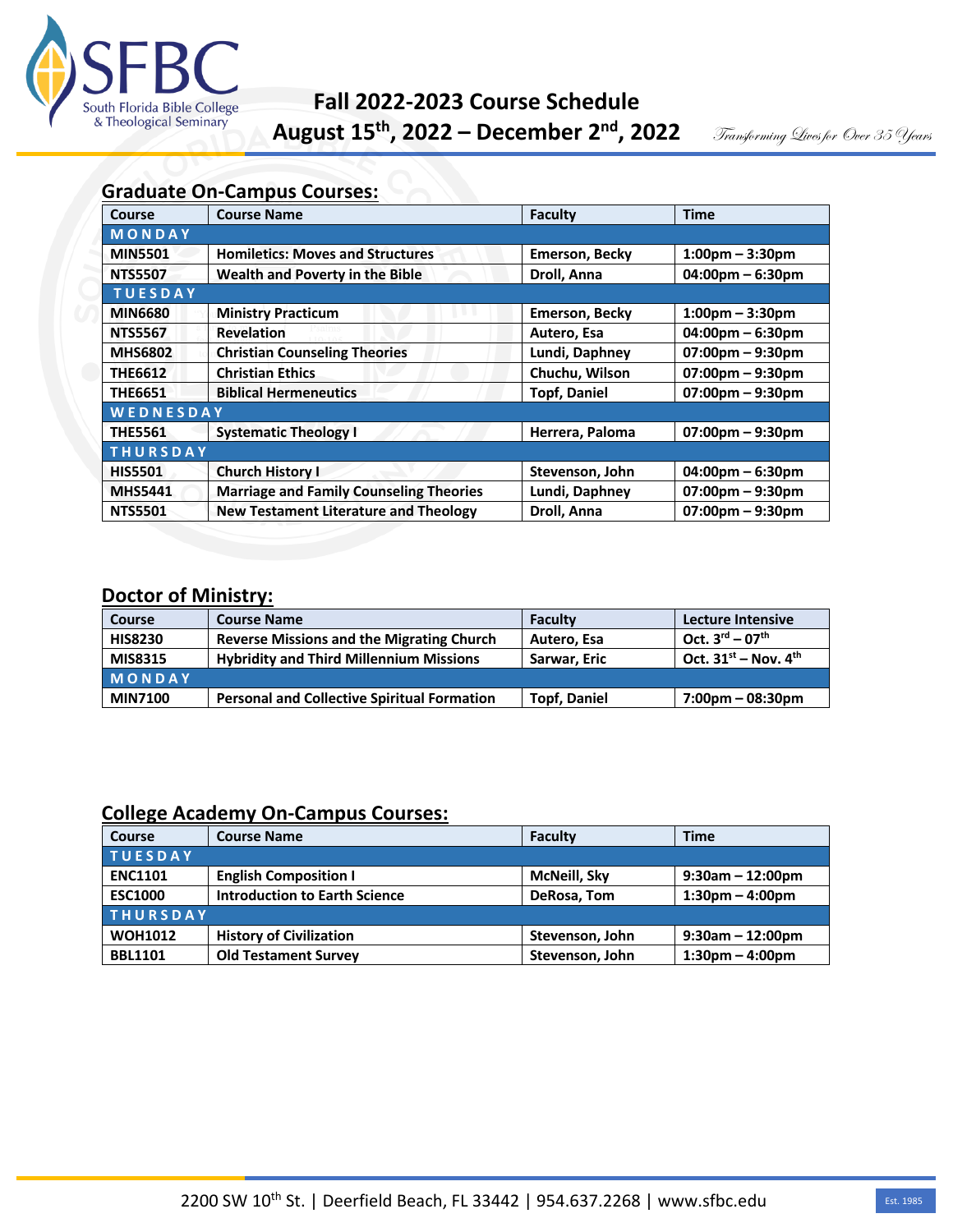

# **Fall 2022-2023 Course Schedule August 15th, 2022 – December 2nd, 2022**

Transforming Lives for Over 35 Years

| <b>Undergraduate Online Courses</b> |  |
|-------------------------------------|--|
|                                     |  |

| <b>Course</b>  | <b>Course Name</b>                          | <b>Faculty</b>          |        |
|----------------|---------------------------------------------|-------------------------|--------|
| <b>BBL1101</b> | <b>Old Testament Survey</b>                 | Stevenson, John         | Online |
| <b>BBL1111</b> | <b>Biblical Covenants</b>                   | <b>Drabik, Thomas</b>   | Online |
| <b>BBL1151</b> | <b>New Testament Survey</b>                 | Davis, Barry            | Online |
| <b>BBL2201</b> | <b>Survey of Biblical Doctrines</b>         | Davis, Barry            | Online |
| <b>BBL2230</b> | <b>Pauline Epistles</b>                     | <b>Wagner, Bruce</b>    | Online |
| <b>BBL4450</b> | <b>New Testament Biblical Backgrounds</b>   | Davis, Barry            | Online |
| <b>BBL4460</b> | <b>Bible Senior Seminar</b>                 | Stevenson, John         | Online |
| <b>BUL4264</b> | <b>Business Law</b>                         | <b>Purchas, Karine</b>  | Online |
| <b>CLP3005</b> | <b>Marriage and Family</b>                  | Labranche, Marie        | Online |
| <b>CLP3144</b> | <b>Abnormal Psychology</b>                  | Sousa, Alda             | Online |
| <b>ECO2023</b> | <b>Principles of Microeconomics</b>         | <b>Bennett, Frankie</b> | Online |
| <b>ENC0010</b> | <b>Beginning College Writing</b>            | Bernardino, Angela      | Online |
| <b>ENC1101</b> | <b>English Composition I</b>                | Pear, Thomas            | Online |
| <b>ENC1102</b> | <b>English Composition II</b>               | Pear, Thomas            | Online |
| <b>ENT3003</b> | Entrepreneurship                            | Ritchie-Brown, Sharon   | Online |
| <b>ESC1000</b> | <b>Introduction to Earth Science</b>        | Carleo, Steven          | Online |
| GEB4941        | <b>Business Internship</b>                  | <b>Bennet, Frankie</b>  | Online |
| <b>GRE4220</b> | Greek I                                     | Davis, Barry            | Online |
| <b>HIS2212</b> | <b>Church History</b>                       | Davis, Barry            | Online |
| <b>MAC1105</b> | <b>College Algebra</b>                      | Earwood, Chad           | Online |
| <b>MAN1160</b> | <b>Leadership Skills</b>                    | Jarvis, Mike            | Online |
| <b>MAT1033</b> | <b>Intermediate Algebra</b>                 | Agenor, Jenny           | Online |
| <b>MIN1101</b> | <b>Introduction to Evangelism</b>           | Graham-Brown, Pedreto   | Online |
| <b>MIN2214</b> | <b>Discipleship</b>                         | Rackley, Michael        | Online |
| <b>MIN3210</b> | <b>Children's Ministry</b>                  | Hunt, Linda             | Online |
| <b>MIN4450</b> | <b>Pastoral Internship</b>                  | Graham-Brown, Pedreto   | Online |
| <b>MIN4451</b> | <b>Family Ministries Internship</b>         | Hunt, Linda             | Online |
| <b>MIN4460</b> | <b>Ministry Senior Seminar</b>              | Rackley, Michael        | Online |
| MIS2201        | <b>Missionary Life and Work</b>             | Houston, Rickey         | Online |
| <b>MIS4450</b> | <b>Cross-Cultural Internship</b>            | Hunt, Linda             | Online |
| <b>MUR4450</b> | <b>Vocal Ensemble I</b>                     | Pereira, Hoffmann       | Online |
| <b>PCO3005</b> | <b>Counseling Skills &amp; Techniques</b>   | <b>Moraes, Nilce</b>    | Online |
| <b>PCO4220</b> | <b>Addictions Counseling</b>                | Davis, Barry            | Online |
| PCO4941        | <b>Behavioral Science Practicum</b>         | <b>Moraes, Nilce</b>    | Online |
| <b>PHI2100</b> | Introduction to Logic                       | Jordao, Rogerio         | Online |
| <b>PPE3003</b> | <b>Personality Theories</b>                 | Davis, Barry            | Online |
| <b>PSY2012</b> | <b>Introduction to Psychology</b>           | Davis, Barry            | Online |
| <b>REA0007</b> | <b>Reading Essentials</b>                   | Agenor, Jenny           | Online |
| <b>SPC1024</b> | <b>Introduction to Speech Communication</b> | Davis, Barry            | Online |
| <b>THE3331</b> | <b>Systematic Theology I</b>                | Davis, Barry            | Online |
| <b>THE4401</b> | <b>Christian Apologetics</b>                | Stevenson, John         | Online |
| <b>WOH1012</b> | <b>History of Civilization I</b>            | Stevenson, John         | Online |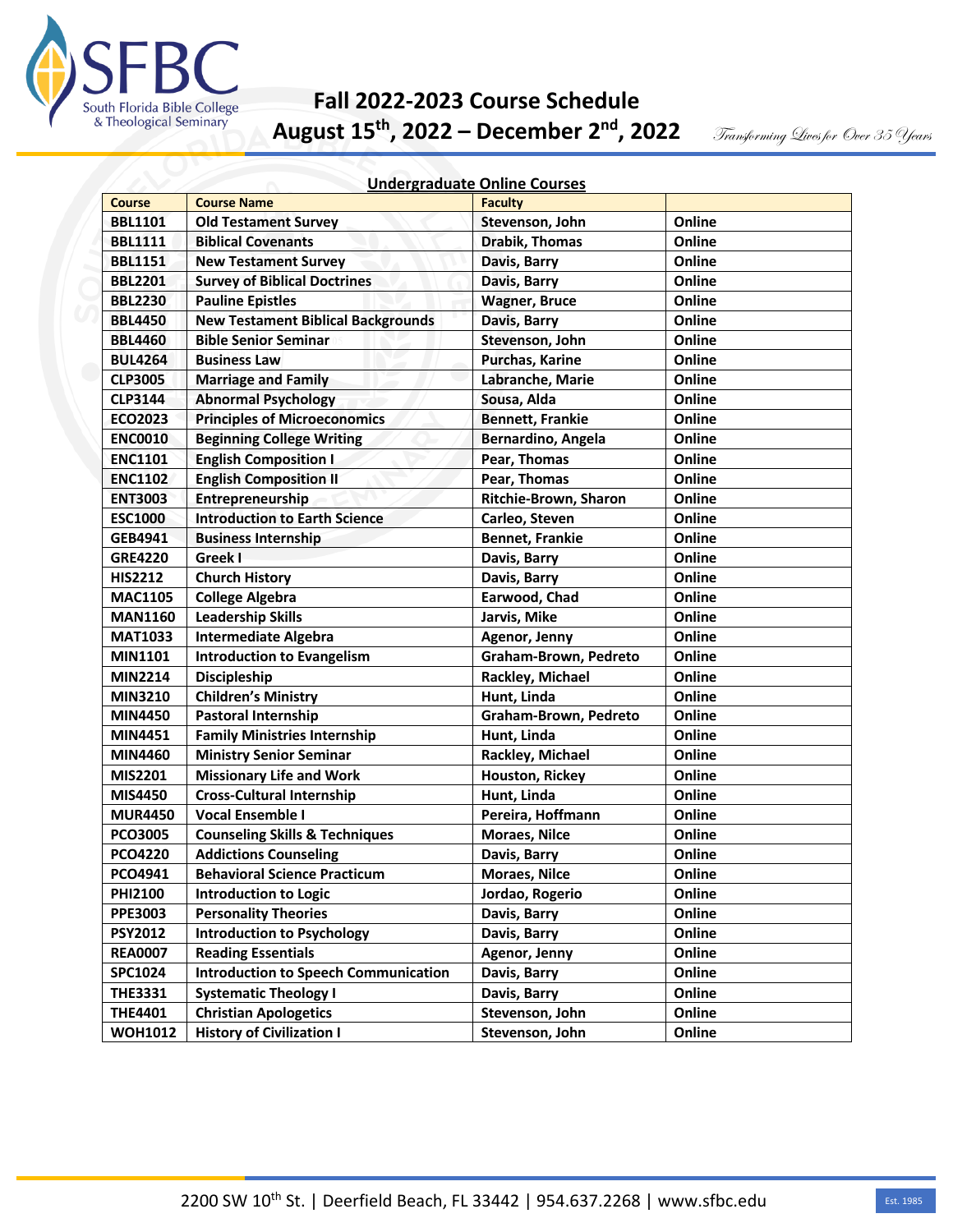

# **Fall 2022-2023 Course Schedule**<br>
& Theological Seminary<br> **August 15th 2022 - December 2nd 2**

**August 15th, 2022 – December 2nd, 2022** 

Transforming Lives for Over 35 Years

| <b>Graduate Online Courses</b> |                                                                |                         |        |
|--------------------------------|----------------------------------------------------------------|-------------------------|--------|
| Course                         | <b>Course Name</b>                                             | <b>Faculty</b>          |        |
| <b>CED5612</b>                 | <b>Writing Research Papers Across the</b><br><b>Curriculum</b> | Luff, Karl              | Online |
| <b>HIS5501</b>                 | <b>Church History I</b>                                        | <b>Wagner, Brian</b>    | Online |
| <b>MHS5482</b>                 | <b>Human Growth and Development</b>                            | Rose, Sophia            | Online |
| <b>MHS6427</b>                 | <b>Diagnosis and Treatment of</b><br>Psychopathology           | Labranche, Marie        | Online |
| <b>MHS6470</b>                 | <b>Human Sexuality</b>                                         | Rose, Sophia            | Online |
| <b>MHS6800</b>                 | Practicum                                                      | Lundi, Daphney          | Online |
| <b>MHS6882</b>                 | Internship II                                                  | Lundi, Daphney          | Online |
| <b>MIN5501</b>                 | <b>Homiletics: Moves and Structure</b>                         | <b>Emerson, Becky</b>   | Online |
| <b>MIN6680</b>                 | <b>Ministry Practicum</b>                                      | <b>Emerson, Becky</b>   | Online |
| <b>MIN6690</b>                 | <b>Thesis</b>                                                  | Droll, Anna             | Online |
| <b>NTS5501</b>                 | New Testament Literature & Theology                            | Droll, Anna             | Online |
| <b>NTS5507</b>                 | <b>Wealth and Poverty in the Bible</b>                         | Droll, Anna             | Online |
| <b>THE5561</b>                 | <b>Systematic Theology I</b>                                   | Herrera, Paloma         | Online |
| <b>THE6612</b>                 | <b>Christian Ethics</b>                                        | Escobar Arcay, David A. | Online |
| <b>THE6651</b>                 | <b>Biblical Hermeneutics</b>                                   | Luff, Karl              | Online |

## 2200 SW 10<sup>th</sup> St. | Deerfield Beach, FL 33442 | 954.637.2268 | www.sfbc.edu Est. 1985